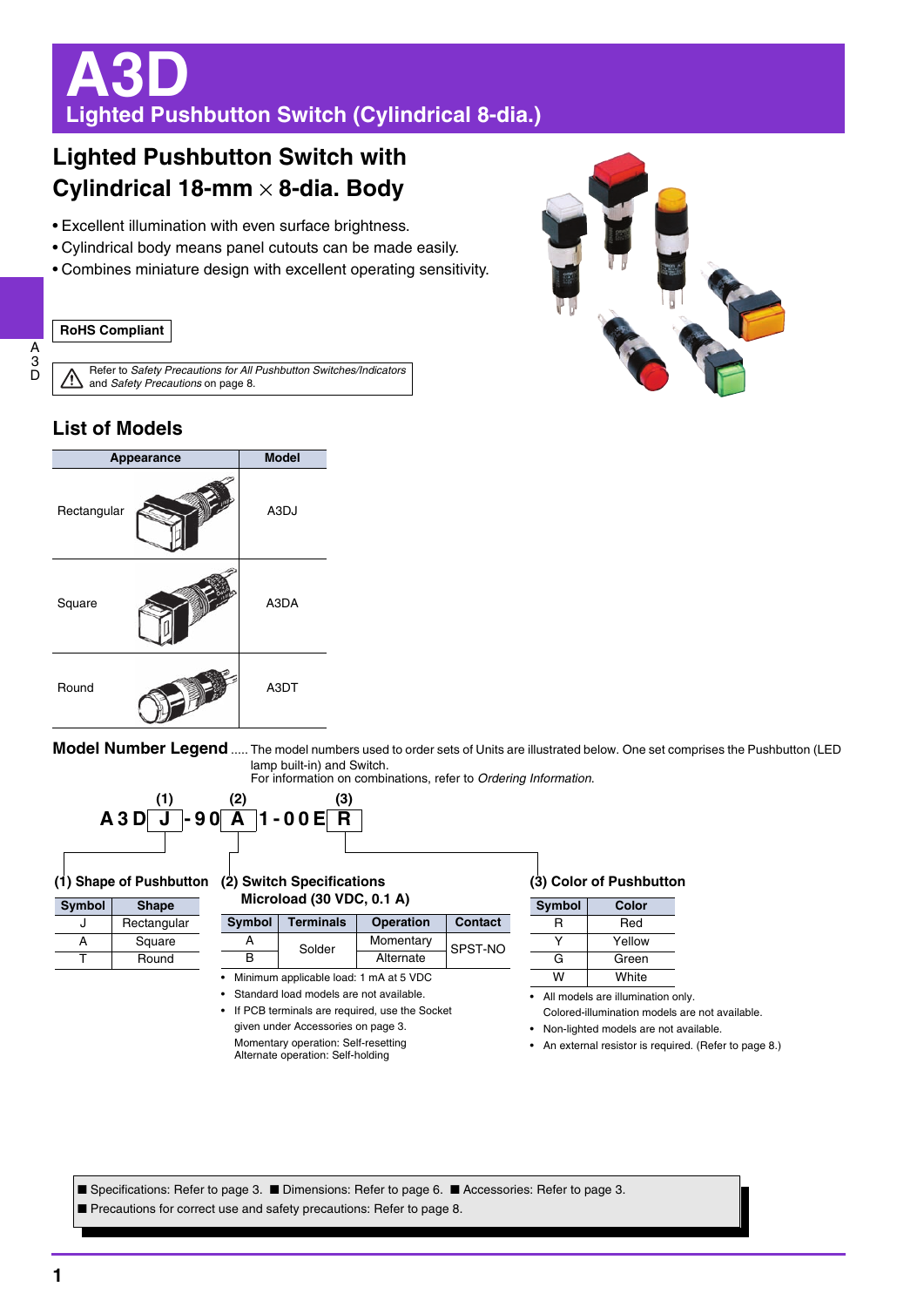## **Ordering Information**

**Ordering as a Set** ................................. The model numbers used to order sets of Units are given in the following table. One set comprises the Pushbutton (LED lamp built-in), and Switch.

| Appearance                                                                           | Degree of<br>protection | Operation | <b>Model number</b> | Color symbol for<br><b>Pushbutton</b> | <b>Minimum</b><br>packing unit |
|--------------------------------------------------------------------------------------|-------------------------|-----------|---------------------|---------------------------------------|--------------------------------|
| A3DJ (Rectangular)<br>24.5<br>$9.5 \times$                                           |                         | Momentary | A3DJ-90A1-00E       |                                       |                                |
| 9                                                                                    |                         | Alternate | A3DJ-90B1-00E       |                                       |                                |
| A3DA (Square)<br>24.<br>$9.5 \geq$<br>$9 -$<br>A3DT (Round)<br>24.5<br>9.5<br>9 dia. | <b>IP40</b>             | Momentary | A3DA-90A1-00E       | R, Y, G, W                            | 10 pcs                         |
|                                                                                      |                         | Alternate | A3DA-90B1-00E       |                                       |                                |
|                                                                                      |                         | Momentary | A3DT-90A1-00E       |                                       |                                |
|                                                                                      |                         | Alternate | A3DT-90B1-00E       |                                       |                                |

Note: 1. Enter the desired color symbol for the Pushbutton in  $\square$ .

2. All the above are solder-terminal, microload, SPST-NO, LED lamp-lighted models.

**Ordering Individually** ............................ Pushbuttons and Switches can be ordered separately. Combinations that are not available as sets can be created using individual Units.

#### **Ordering: Specify a model number from the following table.**

| <b>Pushbutton</b><br>(LED built-in) | Appearance             | Rectangular | <b>Square</b> | Round      |                                |
|-------------------------------------|------------------------|-------------|---------------|------------|--------------------------------|
|                                     | Color of<br>pushbutton |             |               |            | <b>Minimum</b><br>packing unit |
|                                     | <b>Red</b>             | A3DJ-500R   | A3DA-500R     | A3DT-500R  |                                |
|                                     | Yellow                 | A3DJ-500Y   | A3DA-500Y     | A3DT-500Y  | 10 pcs                         |
|                                     | Green                  | A3DJ-500GY  | A3DA-500GY    | A3DT-500GY |                                |
|                                     | White                  | A3DJ-500W   | A3DA-500W     | A3DT-500W  |                                |



| <b>Switch</b> |                 |                     | <b>Sealing</b>                        |           | <b>IP40</b>   |           |                                   |
|---------------|-----------------|---------------------|---------------------------------------|-----------|---------------|-----------|-----------------------------------|
|               | Contact<br>type | Operating<br>action | Appearance<br><b>Terminal</b><br>type | Rectangle | <b>Square</b> | Round     | <b>Minimum</b><br>packing<br>unit |
|               | <b>SPST-NO</b>  | Momentary           | Solder<br>terminals                   | A3DJ-7111 | A3DA-7111     | A3DT-7111 | 10 pcs                            |
| U             |                 | <b>Alternate</b>    | <b>Solder</b><br>terminals            | A3DJ-7121 | A3DA-7121     | A3DT-7121 |                                   |

Ordering set combinations: Refer to this page. ■ Specifications: Refer to page 3. ■ Dimensions: Refer to page 6. ■ Accessories: Refer to page 3.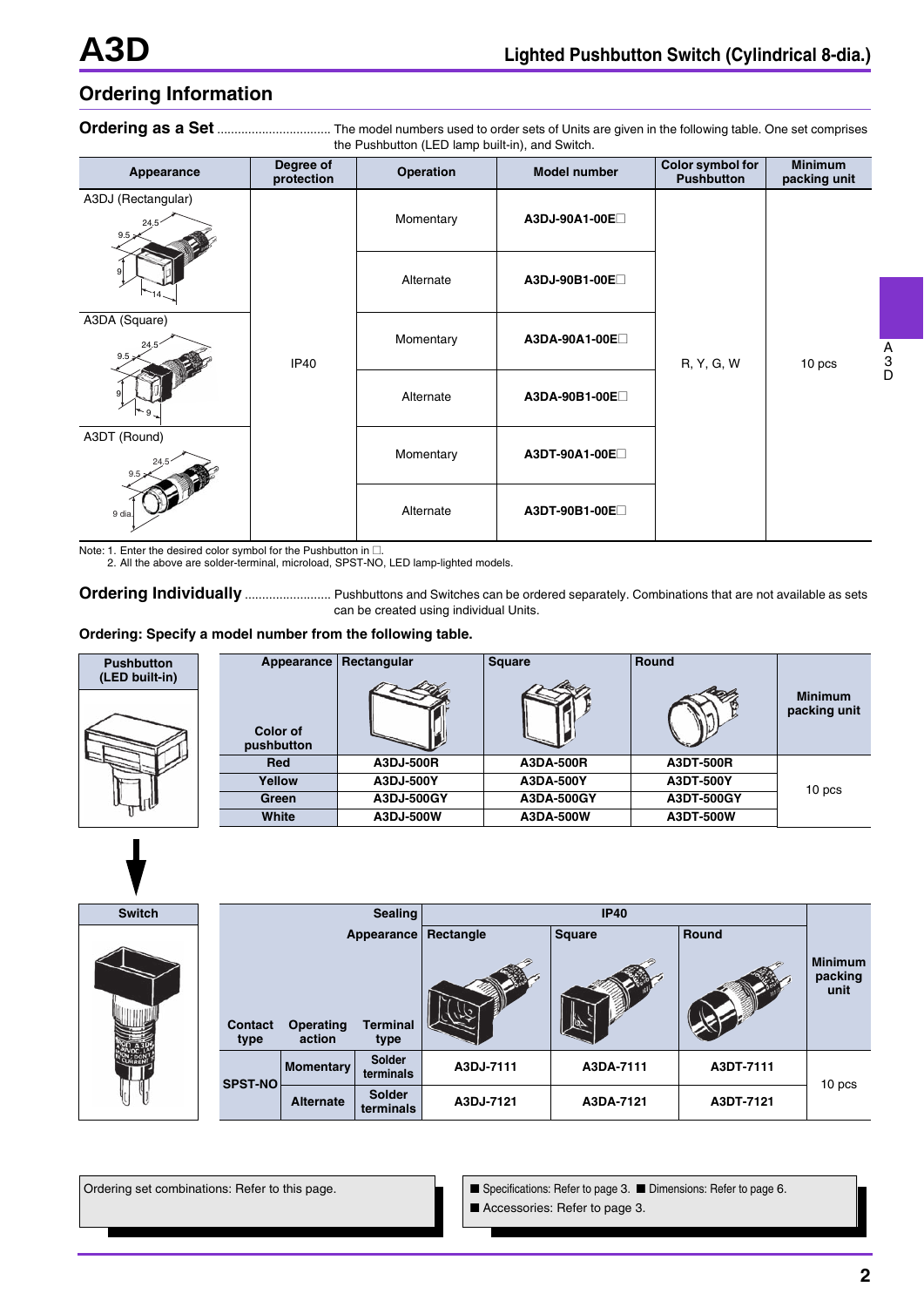## **Ordering Information Accessories (Order Separately)**

| <b>Name</b>             | Appearance | <b>Classification</b> | <b>Model</b> | <b>Remarks</b>                                                        | <b>Minimum</b><br>packing unit |
|-------------------------|------------|-----------------------|--------------|-----------------------------------------------------------------------|--------------------------------|
| Socket                  |            | Wire-wrap terminal    | A3D-4101     |                                                                       | 100 <sub>pos</sub>             |
|                         |            | PCB terminal          | A3D-4102     | Cannot be used together with Insula-<br>tion Cover.                   |                                |
|                         |            | Solder terminal       | A3D-4103     |                                                                       |                                |
| <b>Insulation Cover</b> |            |                       | A3D-3002     | Cannot be used together with the<br>Socket.                           |                                |
| <b>Tightening Tool</b>  |            |                       | A3D-3004     | Do not tighten to a torque exceeding<br>$0.29$ N $\cdot$ m.           | 10 pcs                         |
| Legend Plate            |            | Rectangular           | A3DJ-5201    |                                                                       | $100$ pcs                      |
|                         |            | Square                | A3DA-5201    | One milky-white Legend Plate is in-<br>cluded with standard products. |                                |
|                         |            | Round                 | A3DT-5201    |                                                                       |                                |

## **Specifications**

#### **Ratings**

#### **Contact Rating: 30 VDC, 0.1 A (Minimum Applicable Load: 5 VDC, 1 mA)** Note: Minimum allowable load: 5 VDC 1 mA (Resistive)

The ratings given above are for testing under the following conditions:

(1) Ambient temperature: 20  $\pm$  2°C<br>(2) Ambient humidity: 65  $\pm$  5%RH

(3) Operating frequency: 20 times/minute

## **Built-in LED Lamp (Ta=25**°**C)**

| <b>Color of LED Lamp</b>                        |                                | <b>Red</b> | Yellow<br>(White) *2 | Green |
|-------------------------------------------------|--------------------------------|------------|----------------------|-------|
| <b>Forward</b>                                  | Reference<br>value (V) $*1$    | 1.7        | 2.2                  | 2.1   |
| voltage, VF                                     | <b>Maximum value</b><br>(V)    | 2.0        | 2.5                  | 2.5   |
| <b>Forward</b><br>current, IF                   | Reference<br>value (mA)        | 20         | 20                   | 20    |
|                                                 | Absolute maximum<br>value (mA) | 50         | 50                   | 50    |
| <b>Permissible</b><br>dissipation,<br><b>PD</b> | Absolute maximum<br>value (mW) | 100        | 125                  | 122   |
| <b>Reverse</b><br>voltage, VR                   | Absolute maximum<br>value (V)  | 4          | 4                    | 4     |

Note: The built-in LED lamp has no limiting resistor and so it is necessary to connect an external resistor within the range shown in the above table. (For details of calculation formulas, refer to page 8.)

\*1. Refer to Engineering Data on page 4.

\*2. The same LED lamp is used for both yellow illumination and white illumination and so the ratings are the same.

#### **Characteristics**

| <b>Operating</b><br>frequency                 | <b>Mechanical</b>                          | Momentary operation models:<br>120 operations/minute max.<br>Alternate operation models:<br>60 operations/minute max. *1 |  |
|-----------------------------------------------|--------------------------------------------|--------------------------------------------------------------------------------------------------------------------------|--|
| <b>Electrical</b>                             |                                            | 20 operations/minute max.                                                                                                |  |
| <b>Contact resistance</b><br>(initial value)  |                                            | 100m $\Omega$ max.                                                                                                       |  |
|                                               | <b>Insulation resistance</b>               | 100 M $\Omega$ min.<br>(at 500 VDC with insulation tester)                                                               |  |
|                                               | Between terminals of<br>same polarity      | 1,000 VAC, 50/60 Hz for 1 min                                                                                            |  |
| <b>Dielectric</b>                             | Between terminals of<br>different polarity | 2,000 VAC, 50/60 Hz for 1 min                                                                                            |  |
| strength                                      | Between each terminal<br>and ground        | 2,000 VAC, 50/60 Hz for 1 min                                                                                            |  |
|                                               | Between lamp ter-<br>minals                | 1,000 VAC, 50/60 Hz for 1 min *2                                                                                         |  |
| Vibration<br><b>Malfunction</b><br>resistance |                                            | 10 to 55 Hz, 1.5 mm double<br>amplitude *3                                                                               |  |
| <b>Shock</b>                                  | <b>Destruction</b>                         | 500 m/s <sup>2</sup> max.                                                                                                |  |
| resistance<br><b>Malfunction</b>              |                                            | 150 m/s <sup>2</sup> max. $*3$                                                                                           |  |
| <b>Durability</b>                             | <b>Mechanical</b>                          | Momentary operation models:<br>1,000,000 operations min.<br>Alternate operation models:<br>100,000 operations min. *1    |  |
|                                               | <b>Electrical</b>                          | 100,000 operations min.                                                                                                  |  |
|                                               | <b>Ambient operating temperature</b>       | $-10^{\circ}$ C to $+55^{\circ}$ C<br>(with no icing or condensation)                                                    |  |
| <b>Ambient operating humidity</b>             |                                            | 35% to 85%RH                                                                                                             |  |
| Ambient storage temperature                   |                                            | $-25^{\circ}$ C to +65 $^{\circ}$ C<br>(with no icing or condensation)                                                   |  |
| Degree of protection                          |                                            | IEC IP40                                                                                                                 |  |
| Weight                                        |                                            | Approx. 3 g                                                                                                              |  |
| <b>Electric shock protection class</b>        |                                            | Class II                                                                                                                 |  |
|                                               | PTI (proof tracking index)                 | 175                                                                                                                      |  |
| <b>Pollution degree</b>                       |                                            | 3 (IEC60947-5-1)                                                                                                         |  |

\*1. With alternate operation models, one operation cycle consists of set and reset operations.

\*2. The figure is for when the LED lamp is not mounted.

\*3. Indicates malfunctions of less than 1 ms.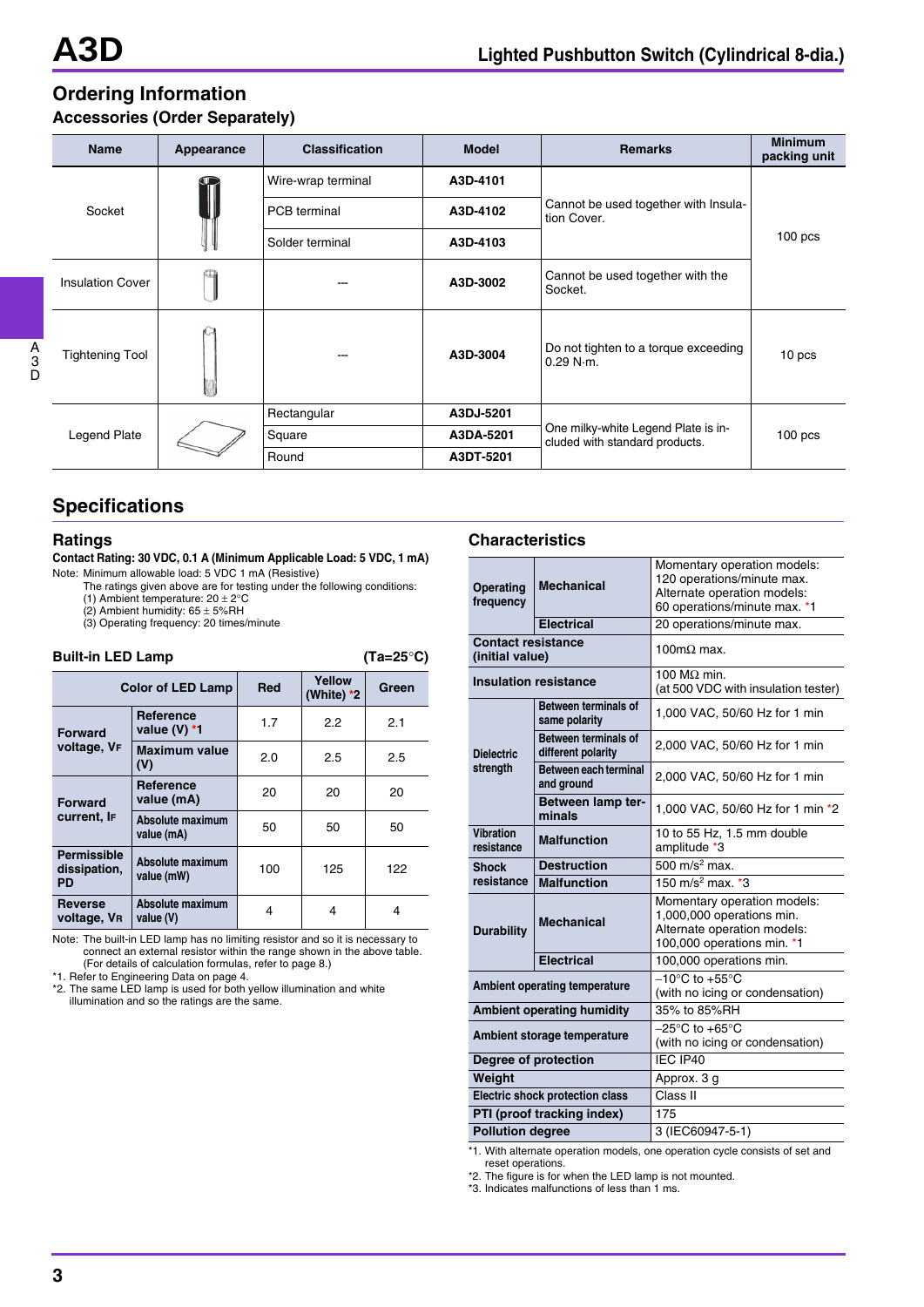## **Specifications**

### **Operating Characteristics**

| <b>Operating force</b><br>OF max. | 2.45N            |
|-----------------------------------|------------------|
| <b>Release force</b><br>RF min.   | 0.196N           |
| <b>Total travel</b><br>тт         | Approx. 3.5 mm   |
| Locktravel alternate * LTA min.   | $0.5$ mm         |
| <b>Pretravel</b><br>PT max.       | $2.5 \text{ mm}$ |

| <b>Contact Form</b> |                     |  |  |  |  |
|---------------------|---------------------|--|--|--|--|
| <b>Contact name</b> | <b>Contact form</b> |  |  |  |  |
| SPST-NO             | COM<br>NΩ           |  |  |  |  |

\* Alternate operation models only.

## **Engineering Data** An external resistor is required. (Refer to page 8.)

#### **LED Characteristics (VF -IF Characteristics)**



#### **Forward Current Reduction Curve**





### **Red LED Yellow or White LED Green LED**



A 3 D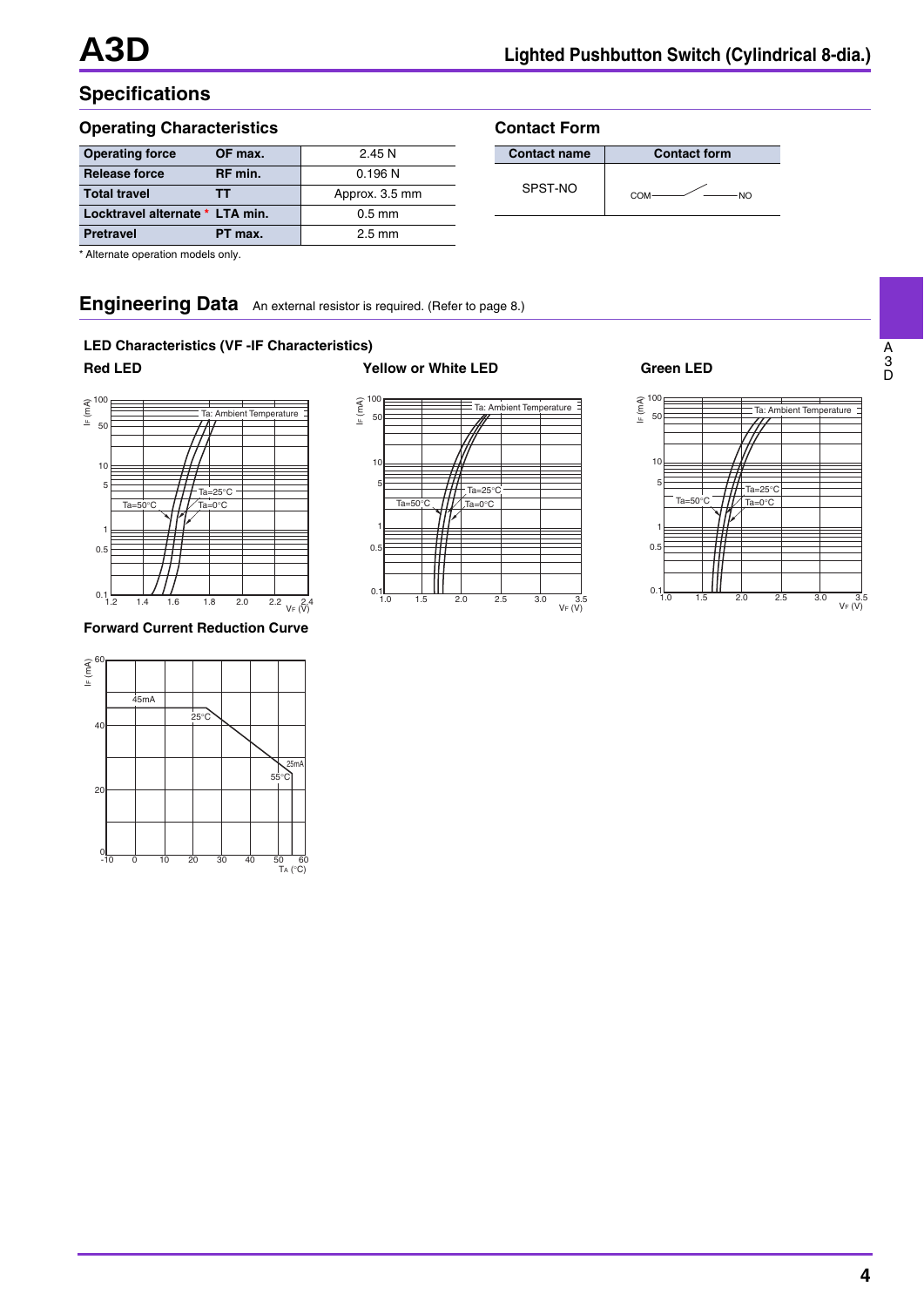## **Nomenclature**

## **Model Structure**



Note: The A3DJ model is shown here as a representative example.

|     | Type                                                                             | <b>Specifications</b>                                       |
|-----|----------------------------------------------------------------------------------|-------------------------------------------------------------|
| (1) | Shape of Pushbutton<br>Rectangular Square<br>Round<br>(A3DJ)<br>(A3DA)<br>(A3DT) |                                                             |
|     |                                                                                  |                                                             |
| (2) | <b>LED-lighted</b><br>Red, Yellow, Green, White                                  | The LED lamp is built into the Pushbutton.                  |
| (3) | Microload                                                                        | 0.1 A at 30 VDC<br>(Minimum applicable load: 1 mA at 5 VDC) |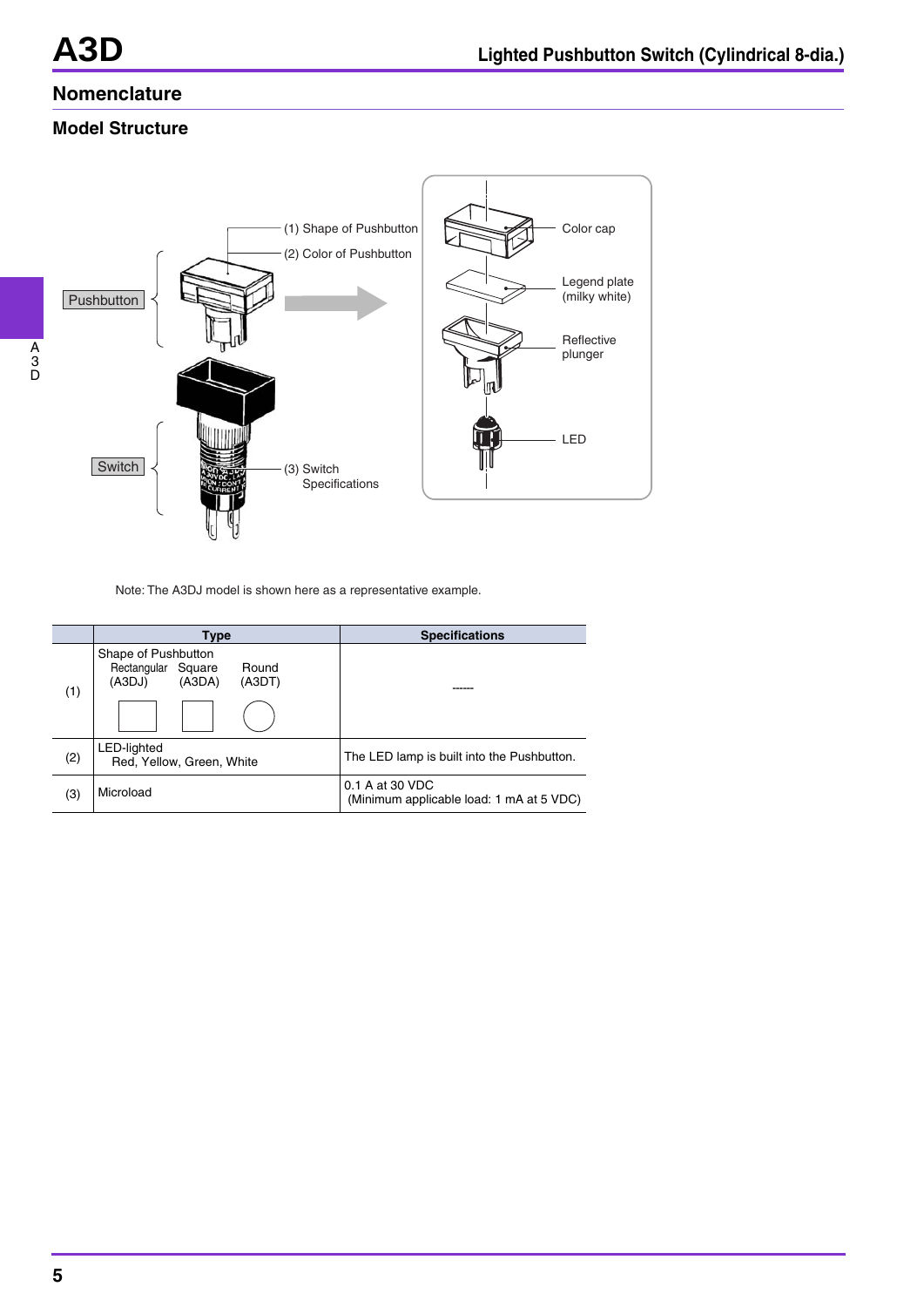## **Dimensions** (Unit: mm)

A 3 D



#### **Terminals**



the panel meets the specified dimensions after the coating.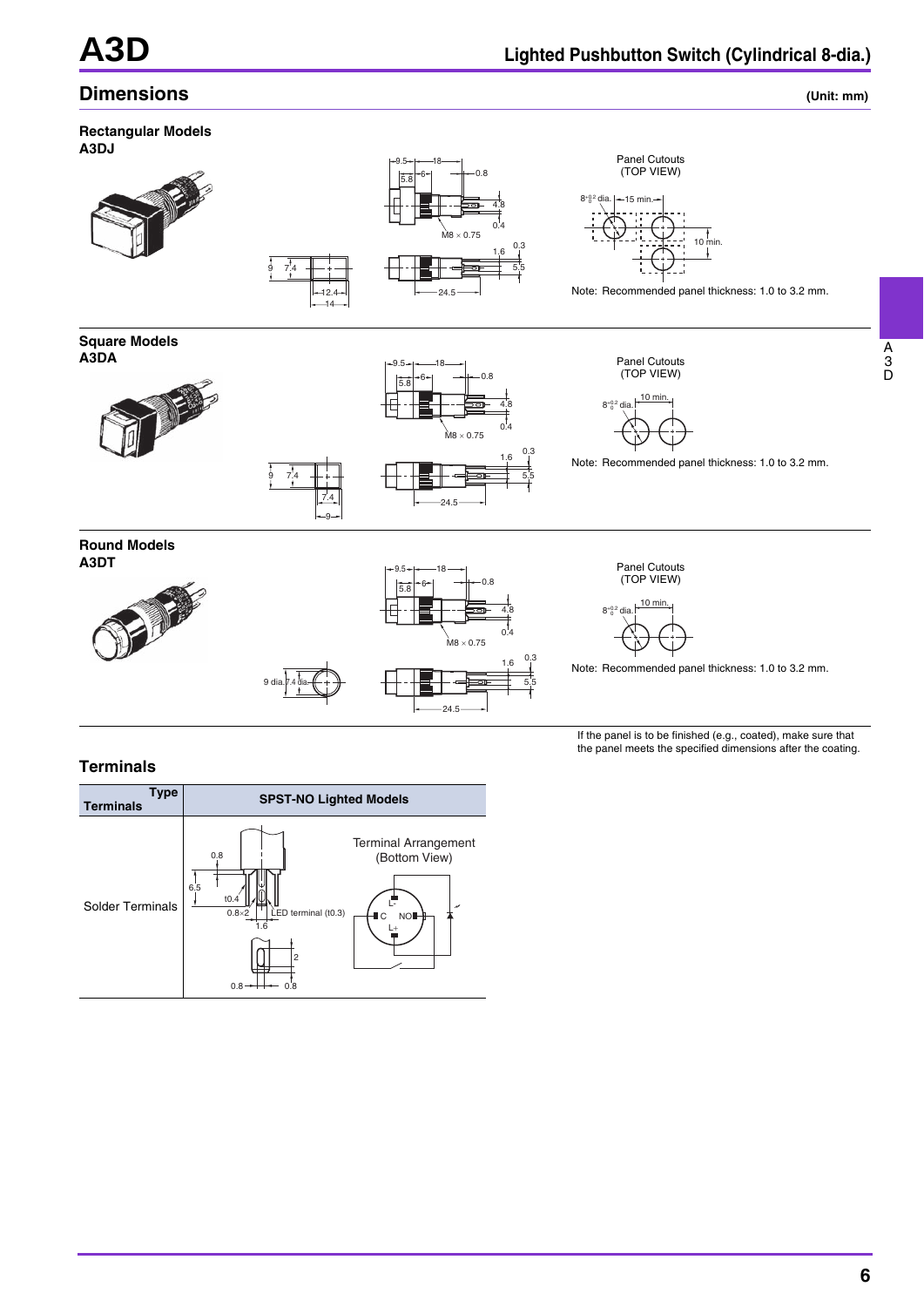## **Dimensions** (Unit: mm)

#### **Accessory Mounting Dimensions Socket Mounting Dimensions**



### **Insulation Cover Mounting Dimensions (The illustration shows the rectangular model as a representative example.)**



- **A3D-3002** After securing the Switch to the panel using the mounting nut, pass the lead wires through the holes in the Insulation Cover before performing wiring. Hold the Insulation Cover so that the cylindrical hole is facing the Switch, and insert the lead wires from the end with the barriers.
	- After wiring is completed, mount the Insulation Cover by pushing it into the Switch.

#### Note: Unless specified, there is a tolerance of  $\pm$  0.4 mm for dimensions.

#### **Legend Plate Mounting Dimensions**

5.8

**Rectangular/A3DJ-5201 Square/A3DA-5201 Round/A3DT-5201**

10.7



5.8

5.8



Note: 1. The thickness is 0.8 mm.

2. Since the legend plate is made of polycarbonate, use alcohol-based paints such as melanin, phthalic acid, or acrylic paint when marking the legend.

3 D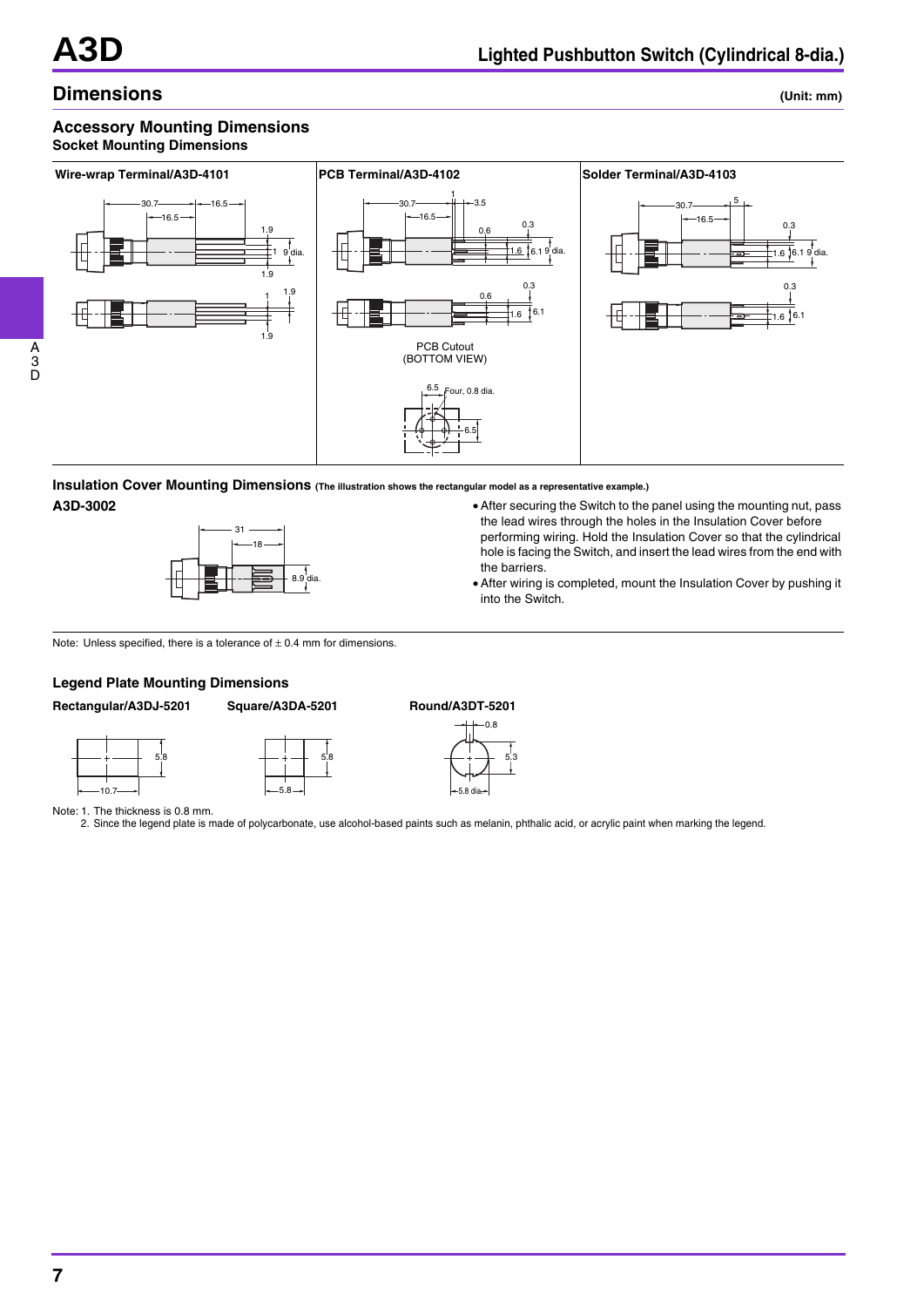## **Safety Precautions**

#### **Refer to** *Safety Precautions for All Pushbutton Switches/Indicators.*

#### **Precautions for Correct Use**

#### **Mounting**

- Always make sure that the power is turned OFF before mounting, removing, or wiring the Switch, or performing maintenance. Electric shock or fire may occur.
- Do not tighten the mounting ring excessively using pliers or a similar tool. Excessive tightening may damage the mounting ring. (Tightening torque: 0.20 to 0.29 N·m)

#### **Wiring**

- When wiring, use wires of a size appropriate for the applied voltage and carry current. Perform soldering correctly under the conditions given below. Using the Switch with the wires soldered incorrectly may cause the terminals to become abnormally hot and cause a fire.
- 1. Hand soldering:
- Soldering iron tip temperature: 350°C max. within 3 seconds. 2. Dip soldering: At 350°C within 3 seconds.
- Wait for one minute after soldering before exerting any external force on the solder.
- Use a non-corrosive rosin liquid for the flux.
- Perform wiring so that the wire sheaths do not come into contact with the Switch. If this is unavoidable, use wires that can withstand temperatures of 100°C min.

After wiring to the Switch has been completed, ensure an appropriate insulation distance.

#### **LED**

- The polarity of the LED is indicated on the back of the Switch. Wire the LED correctly according to the polarity.
- The built-in LED does not have a limiting resistor. Connect a limiting resistor.
- Make sure that the limiting resistor satisfies the characteristics of the built-in LED. The forward current of the built-in LED must be 8 mA minimum.
- The resistance can be calculated by using the following expression.

| $R=\frac{E-VF}{I_{F}}(\Omega)$ | $E$ : Operating voltage (V)    |
|--------------------------------|--------------------------------|
|                                | $VF: LED$ forward voltage (V)  |
|                                | IF : LED forward current $(A)$ |

#### **Recommended Values for Limiting Resistance**

| Voltage       | Red            | <b>Yellow (White)</b> | Green          |
|---------------|----------------|-----------------------|----------------|
| 5 VDC         | 165 $\Omega$   | 140 $\Omega$          | 145 $\Omega$   |
| <b>12 VDC</b> | 515 $\Omega$   | 490 $\Omega$          | 495 $\Omega$   |
| <b>24 VDC</b> | 1,100 $\Omega$ | 1,090 $\Omega$        | 1,095 $\Omega$ |

Note: The above values are calculated values that can be used as reference.

#### **Calculation Example for Limiting Resistance**

LED lamp illuminating color: Red

- $F = 24V$
- $IF = 20mA$
- $Ta = 25^{\circ}C$

The VF-IF characteristics (for red) on page 4 yield the following:  $VF = 1.7 V$  when  $IF = 20 mA$ .

Therefore, inserting the values into the formula above  $(R = E - VF/IF(\Omega))$ :  $R = 24 (V) - 1.7 (V)/0.02 (A) \approx 1100 (\Omega)$ .

The recommended resistance is 1.1 kΩ at 1 W ( $2 \times I$ F<sup>2</sup>R). Note: Approximately twice this value is appropriate to provide a margin in the capacity of the resistor.

#### **Operating Environment**

• Ensure that dust, metal powder, or oil do not enter the interior of the **Switch** 

#### **Using Microloads**

• Using a standard load switch for opening and closing a microload circuit may cause wear on the contacts. Use the switch within the operating range. (Refer to the diagram below.) Even when using microload models within the operating range shown below, if inrush current occurs when the contact is opened or closed, it may cause the contact surface to become rough, and so decrease life expectancy. Therefore, insert a contact protection circuit where necessary.

The minimum applicable load is the N-level reference value. This value indicates the malfunction reference level for the reliability level of 60% (λ 60) (conforming to JIS C5003). The equation,  $\lambda$  60 = 0.5 x 10<sup>-6</sup>/times indicates that the estimated malfunction rate is less than 1/2,000,000 with a reliability level of 60%.

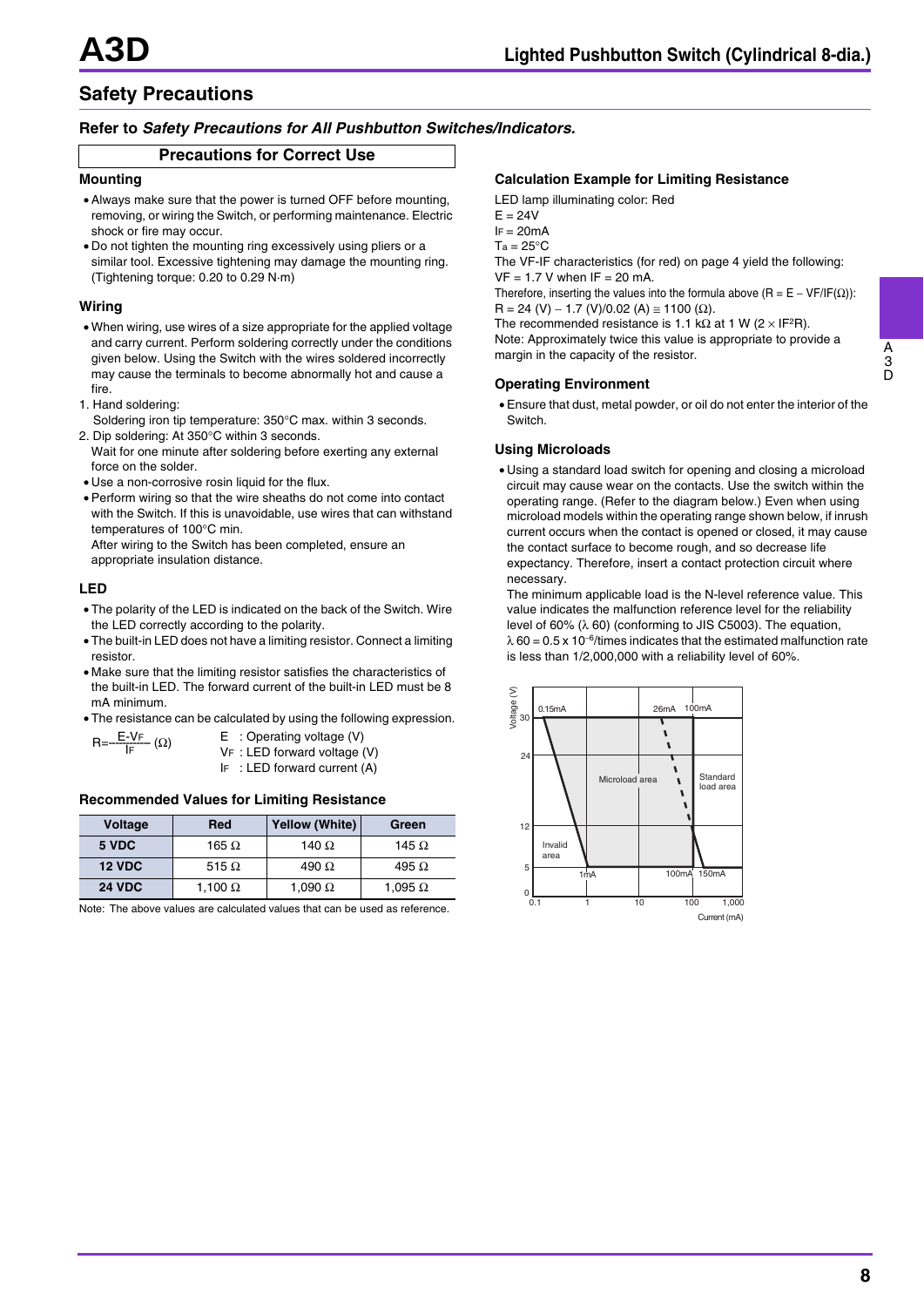## **Application**

A 3  $\tilde{D}$ 

#### **Mounting and Replacing the Pushbutton**

(1) Mounting Direction for the Pushbutton and Switch



- Align the curved claw on the outside of the protruding part of the Pushbutton with the projection on the upper part of the Switch and insert.
- Apply a pressure between 9.8 and 24.5 N.
- If the terminals of the LED lamp become bent, it may be impossible to fit them into the LED lamp terminal holes. Ensure that the
- terminals are straight when they are inserted.
- Be sure to insert the lamp terminals for round models (A3DT or
- M2DT) with the correct orientation. Inserting the terminals with the reverse orientation will result in damage.
- (2) Removing the Pushbutton



- Hold the recessed portions on the cap of the Pushbutton and pull. • Do not use tools such as pliers to remove the Pushbutton as this
- may damage the cap.

#### **Panel Mounting**

#### **Using the Mounting Nut**

- Insert the Switch from the front of the panel. Mount the mounting nut from the terminal end of the Switch and tighten it.
- Tighten the nut to a torque 0.20 to 0.29 N·m.
- If soldering is used, mount the mounting nut first. Lead wires and mounds of solder may make it impossible to mount the nut after soldering.



#### **Socket Mounting**

- After securing the Switch to the panel using the mounting nut, insert the Socket into the Switch.
- When inserting the Socket, align the positioning groove of the Socket with the projecting part of the Switch.